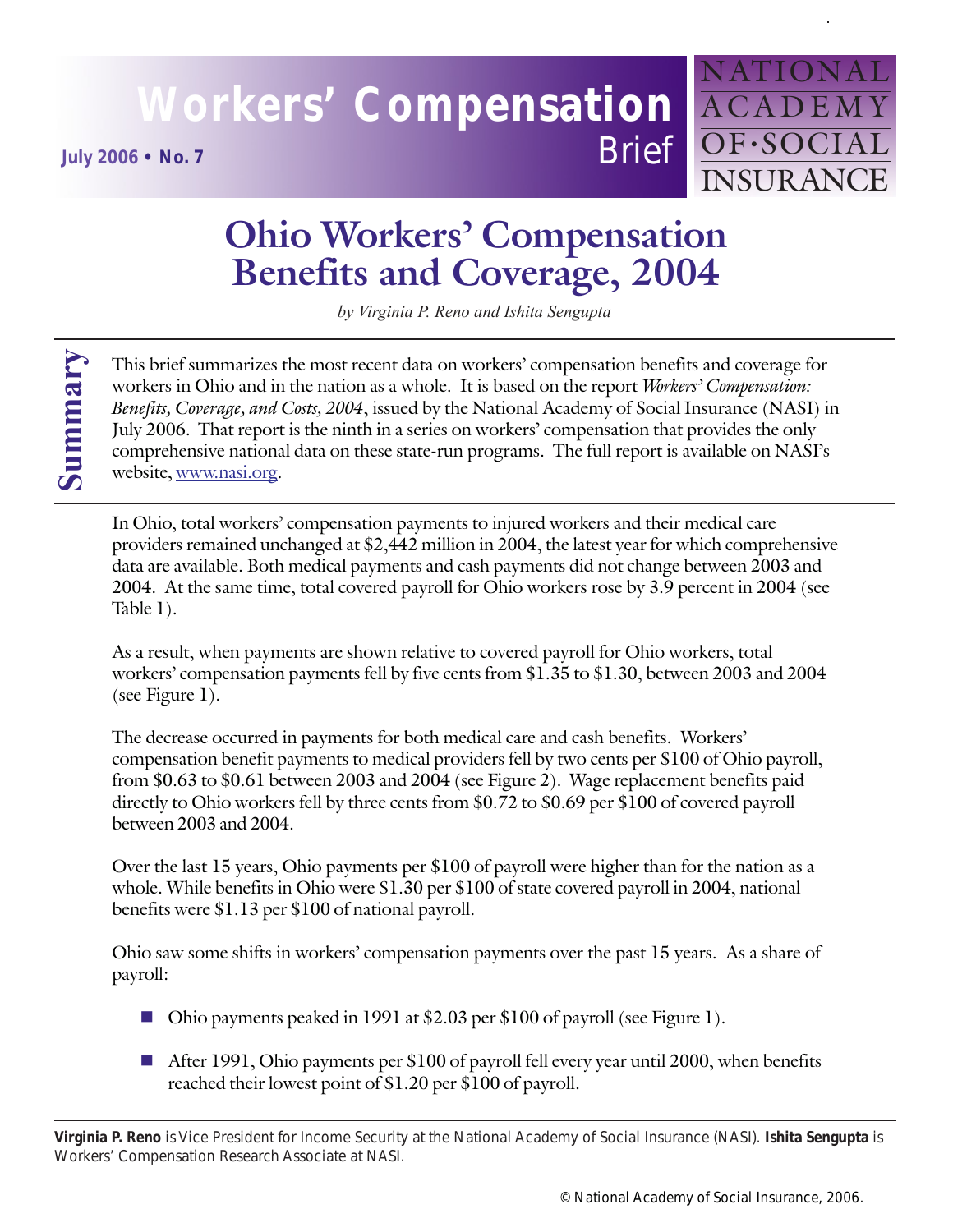#### **Table 1 Comparison of Workers' Compensation Benefits and Coverage Ohio and the United States, 2004**

|                                                   | Total<br>2004 | <b>Percent Change</b><br>2003-2004 |
|---------------------------------------------------|---------------|------------------------------------|
| Ohio                                              |               |                                    |
| Covered workers (in thousands)                    | 5,214         | 0.2                                |
| Covered wages (in billions)                       | \$188         | 3.9                                |
| Workers' compensation benefits paid (in millions) | \$2,442       | 0.0                                |
| Medical benefits                                  | \$1,141       | 0.0                                |
| Cash benefits                                     | \$1,301       | 0.0                                |
| <b>United States</b>                              |               |                                    |
| Covered workers (in thousands)                    | 125,863       | 0.9                                |
| Covered wages (in billions)                       | \$4,953       | 5.0                                |
| Workers' compensation benefits paid (in millions) | \$55,968      | 2.3                                |
| <b>Medical benefits</b>                           | \$26,099      | 2.3                                |
| Cash benefits                                     | \$29,869      | 2.3                                |

**Figure 1. Workers' Compensation Payments per \$100 of Payroll, 1989-2004 Ohio and the United States**

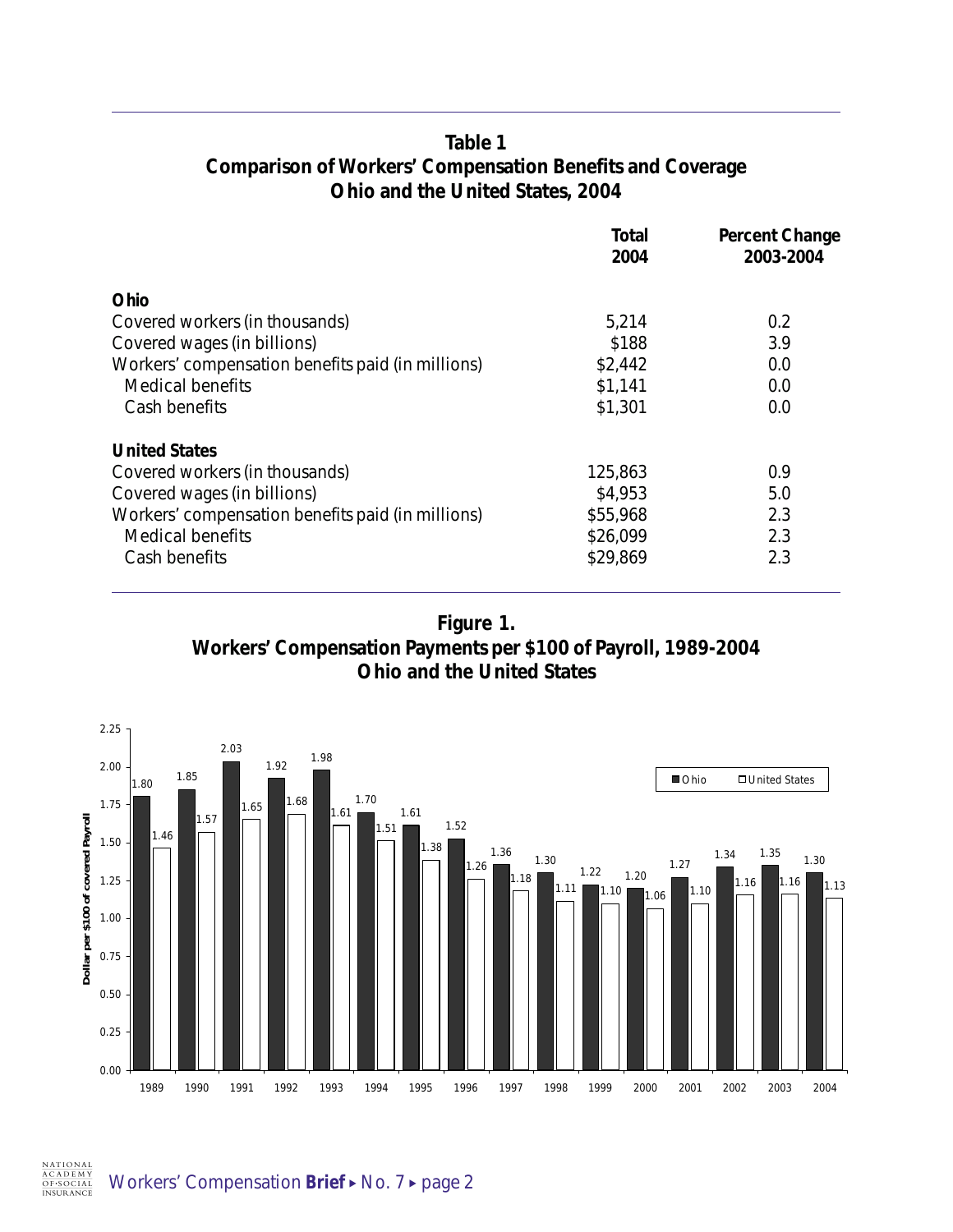**Figure 2. Workers' Compensation Medical Payments per \$100 of Payroll, 1996-2004 Ohio and the United States**



- Between 2000 and 2003 benefits rose by 13 cents per \$100 of payroll to \$1.35, but did not reach their prior peak;
- In 2004, benefits fell slightly as a share of payroll due to a decrease in payments for both medical care and cash benefits.

For the nation as a whole, benefits peaked as a share of payroll in 1992 at \$1.68 per \$100 of payroll and then fell every year until they reached a low of \$1.06 per \$100 of payroll in 2000. Since 2000, national benefits rose slightly but never returned to the peak level experienced in the early 1990s. Since 2000, national payments grew more slowly than in Ohio. As in Ohio, national benefits declined as a share of payroll in 2004.

Table 2 provides annual data on covered payroll and benefits paid to Ohio workers and their medical care providers in 1989 through 2004. To learn about the methods used to produce the estimates, see the NASI report *Workers' Compensation: Benefits, Coverage, and Costs, 2004*. Appendix A of the report explains the estimates of covered jobs and covered payroll. Appendixes C through G describe the estimates of total, medical, and cash benefits. Each annual report updates the data for the previous four years. Data for cash and medical benefits are available separately only since 1996. Estimates for 1993 and prior years come from the *Social Security Bulletin*.